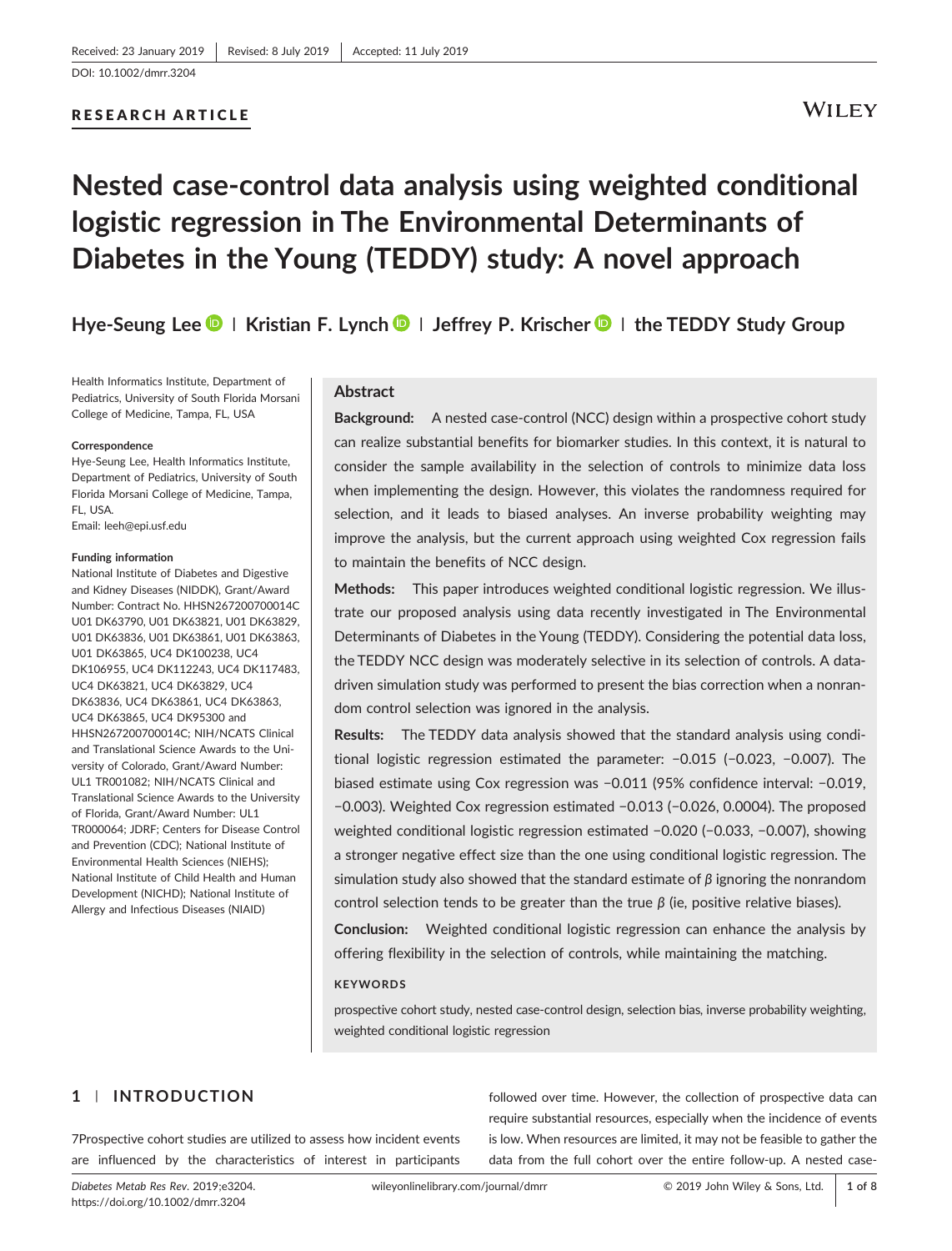### 2 of 8 **LEE** ET AL. **LEE** ET AL.

control (NCC) design is the primary choice in a prospective cohort study to avoid such situations without compromising many of the benefits from the full cohort analysis.<sup>1,2</sup> In modern epidemiological studies, as it becomes relatively easier to manage multicentre or international prospective cohort studies, the use of an NCC design has increased, especially when expensive biomarker analyses such as high-throughput genomics are pursued.<sup>3-5</sup>

An NCC design includes all event cases up to a specific follow‐up time, but selects only a predetermined number of controls for each case from the event‐free subjects at the time when a case developed the event.<sup>6</sup> Assuming that the selection of controls for each case was at random, conditional logistic regression is the standard statistical analysis. However, when the design is used for biomarker analyses, the selection of controls often depends on the availability of biospecimen samples since no data can be expected without the corresponding sample. This helps improve efficiency by reducing missing data, but it can introduce bias that may not be accounted for in the analysis using standard analytic tools.

In this paper, we propose an alternative selection bias corrected analysis in an NCC design. By adopting the approach by Lin and Paik<sup>7</sup> for a matched case‐control data analysis, our approach maintains the matching and suggests how to obtain the control selection probability from the full cohort. This approach is illustrated in the application of the plasma 25‐hydroxyvitamin D [25(OH)D] concentration analysis presented recently in an NCC study from The Environmental Determinants of Diabetes in the Young (TEDDY).<sup>8</sup> A TEDDY data-driven simulation study was conducted to assess the effect of bias correction. The performance of the simulation was described in relation to the effect size and the selection parameter of the factor of interest.

#### **2** | **BACKGROUND**

#### **2.1** | **Nested case‐control design**

In a prospective cohort study, we observe time of event or censoring for each participant in follow‐up, whichever comes first. When time of event is observed, a "risk‐set" is constructed, which includes all



FIGURE 1 Hypothetical example to show a prospective cohort study with five participants followed

participants in follow‐up at the event time. Figure 1 illustrates a hypothetical prospective cohort study with five participants followed; of those, participants 1, 3, and 4 developed the event at times 1, 2, and 3. Hence, three risk‐sets are constructed corresponding to each event: risk‐set 1 by participant 1 including all five participants, risk‐set 2 by participant 3 including participants 3, 4, and 5, and risk-set 3 by participant 4 including participants 4 and 5.

An NCC design includes all cases in follow‐up but selects controls for a case from those event‐free participants in the case's risk‐set in a prospective cohort study. In Figure 1, participants 1, 3, and 4 are included as cases, and controls for each case are selected from the case's risk‐set. For example, participants 2 to 5 are potential controls for participant 1 (case 1) in risk‐set 1, but participant 5 is the only potential control for participant 4 (case 3) in risk‐set 3. In this design, controls are expected to be randomly selected without replacement in a risk‐set (ie, for better efficiency) but with replacement across risk‐sets as long as the next risk‐sets include them (ie, for the independence between risk‐sets). Hence, a participant can appear more than once in different case‐control sets since the participant can appear in different risk‐sets by his/her observed time. However, case‐control sets are independent of each other, assuming that risk-sets are independent of each other in the full cohort analysis. This implies that the information given for one case‐control set is independent of the information given for another case‐control set.

Since controls are selected from the same risk‐set as the case, an NCC design is considered a matched case‐control design with the risk‐ set as a matching factor. Therefore, this design can also match on potential confounders at a subject level. Also, with or without intention, this risk‐set matching leads to matching on longitudinal data collected between a case and its matched controls (ie, a sample‐level matching). As shown in Figure 2, through the risk‐set matching, the longitudinal data in each matched case‐control set are determined, depending on the case's event time. In the first set, only 3 observations per participant can be compared between the case and its matched controls, while 15 observations can be compared in the third set. If the matching is broken,



FIGURE 2 Hypothetical example to show possible variability in the number of longitudinal data between matched sets in a nested case‐ control design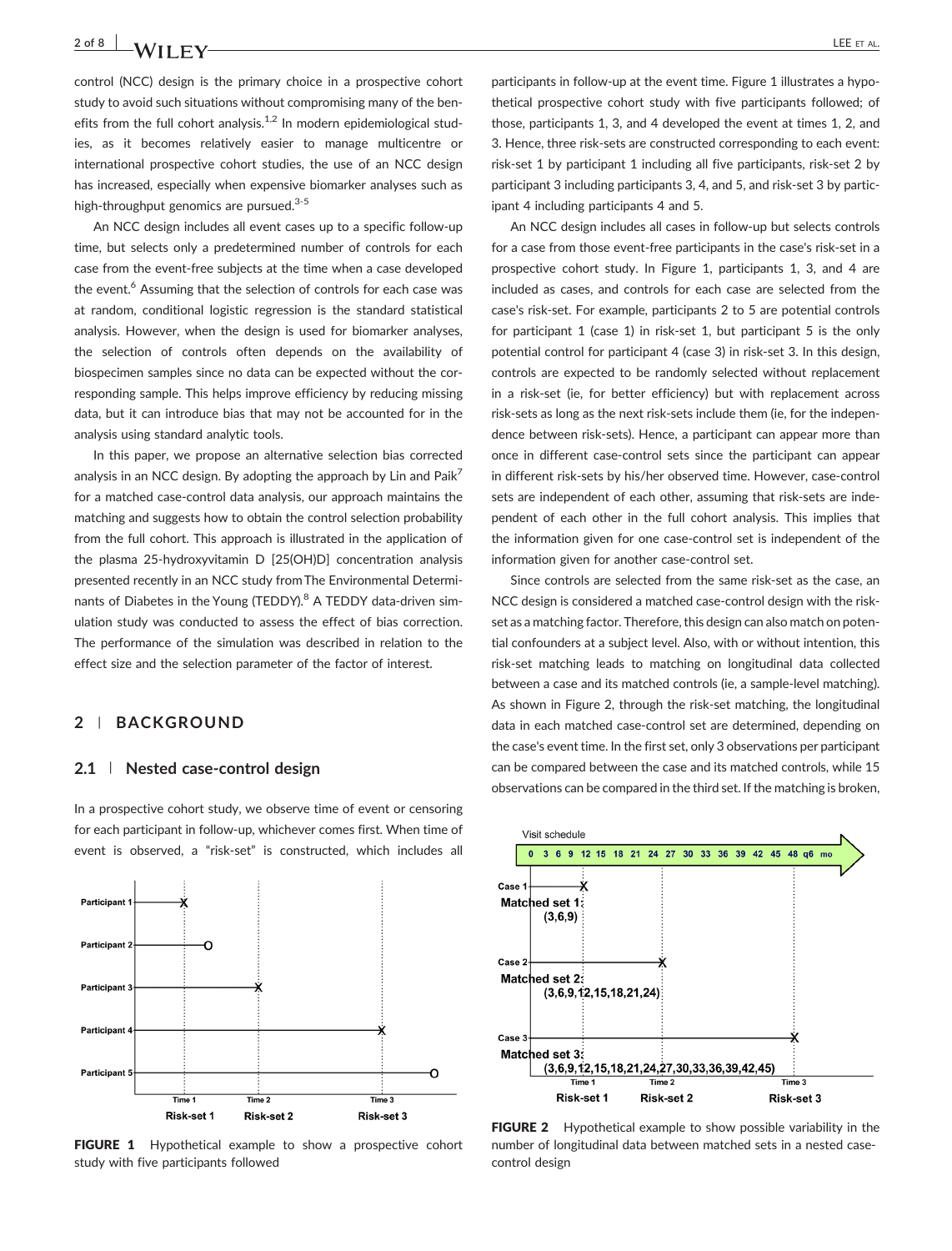#### **2.2** | **Nested case‐control data analysis**

#### **2.2.1** <sup>|</sup> **Conditional logistic regression**

In a matched case‐control data analysis, conditional logistic regression is primarily used to examine the association between the event and characteristics measured by the time of event. The conditional odds can be written as below:

$$
\frac{P(Y=1|X, Z, S=1)}{P(Y=0|X, Z, S=1)} = \frac{P(S=1|Y=1, X, Z)}{P(S=1|Y=0, X, Z)} \frac{P(Y=1|X, Z)}{P(Y=0|X, Z)}
$$
(1)

where*Y* is the indicator of being the case, *X* is the vector of characteristics of interest, *Z* is the vector of matching factors, and *S* is the indicator of being included in the matched case‐control design. The assumption that the selection is at random implies that the selection does not depend on *X*, which is the characteristics of interest {ie, *P*(*S* = 1| *Y*,*X*, *Z*) = *P*(*S* = 1| *Y*,*Z*)}. Therefore, Equation (1) can be written as

$$
logitP(Y = 1|S = 1, X, Z) = logitP(Y = 1|X, Z) + f(Z)
$$
 (2)

where  $f(Z) = \log \left\{ \frac{P(S=1|Y=1, X, Z)}{P(S=1|Y=0, X, Z)} \right\}$  $\int P(S = 1 | Y = 1, X, Z)$  $\log \left\{ \frac{P(Y=1|S=1,Z)}{P(Y=0|S=1,Z)} \right\}$  $P(Y = 0 | S = 1, Z)$  $\frac{P(Y=0|Z)}{P(Y=1|Z)}$  $P(Y = 1|Z)$  $\left\{ \frac{P(Y = 1 \mid S = 1, Z)P(Y = 0 | Z)}{P(Y = 0 \mid S = 1, Z)P(Y = 1 | Z)} \right\} = \log \left\{ \frac{P(Y = 0 | Z)}{P(Y = 1 | Z)} \right\} - \log(m),$ 

for 1 to *m* (the number of controls) matched case-control design. Then, the function *f* (*Z*) is canceled out, and the conditional likelihood for standard conditional logistic regression becomes

$$
L(\beta) = \prod_{i=1}^{n} \frac{\exp\{X_{i0}(t)\beta\}}{\sum_{j \in Rs_i} \exp\{X_{ij}(t)\beta\}}
$$
(3)

where *n* is the number of cases, and the set *Rsi* includes the case 0 and *m* controls matched to the case in the *i*th matched case-control set, *j* = 0,1,2,. . *m*. For an NCC design, *Xij*(*t*) can be defined as the *j*th subject's characteristics of interest by the event time *t* of the case in the *i*th set, since the design is matched by the case's risk‐set. Although the likelihood (3) is the same as the partial likelihood for full cohort analysis, the risk in *Rsi* is fixed by the design, as opposed to the one constructed by chance in the full cohort analysis. The regression parameter *β* corresponds to the log of the odds ratio for a unit change of *Xij*(*t*), as the likelihood is formed by modeling the odds.

#### **2.2.2** <sup>|</sup> **Weighted Cox regression**

If the matching is broken in an NCC design, the participants included in the design may be considered as a subcohort selected from the full cohort. Then, weighted Cox regression can be a choice for selective cohort analysis with the weight being the inverse selection probability for each participant.<sup>9-11</sup> The weighted partial likelihood can be written as

$$
L(\beta) = \prod_{i=1}^n \frac{\exp\{X_{i0}(t)\beta + Z_{i0}Y\}}{\sum_{j \in M_i} W_j \exp\{X_{ij}(t)\beta + Z_{ij}Y\}}
$$
(4)

LEE ET AL.  $\begin{array}{c|c|c|c|c} \text{LEE ET AL.} & \text{3 of 8} \end{array}$ 

where *Wi* is the inverse of the selection probability (*pi* ) for the *i*th subject in the subcohort (ie,  $W_i = \frac{1}{p_i}$ ) and  $M_i$  is the risk-set including the subjects in an NCC design who were being followed at the case *i*''s event time. Note that this approach assumes that the risk in *Mi* is constructed at random among the subjects included in an NCC design. Here, the regression parameter *β* may correspond to the log of the hazard ratio for a unit change of  $X_{ii}(t)$ , after adjusting for the matching factors.

This approach has been used to analyze secondary events observed other than the primary for cases in the design.<sup>12,13</sup> This approach can be viewed as a selection bias‐corrected analysis but breaks the matched design. When the study design implements the matching at a sample level, breaking the matching introduces the variability that cannot be properly controlled in the analysis. Also, it may reduce the efficiency. For example, in Figures 1 and 2, if participant 5 was a control for participant 1, the pair could have processed three samples at 3, 6, and 9 months in the same batch by the sample-level matching. In this weighted Cox regression analysis, participant 5 can be also in risk‐sets 2 and 3, but this participant's information is incomplete for those risk‐set analyses since those three samples would have been only analyzed by the NCC design.

### **3** | **WEIGHTED CONDITIONAL LOGISTIC REGRESSION FOR NESTED CASE‐CONTROL ANALYSIS**

In Equation (1), the assumption that the selection in the design is random leads to the standard conditional likelihood for inference in Equation (3). In an NCC design, all cases are included, so the assumption remains true for cases {ie, *P*(*S* = 1| *Y* = 1,*X*,*Z*) = 1}. However, the assumption for the selection of controls {ie,  $P(S = 1 | Y = 0, X, Z) = P(S = 1 | Y = 0, Z)$ } may not be true. When  $P(S = 1 | Y = 0, X, Z) \neq P(S = 1 | Y = 0, Z)$ , instead of Equation (2), the log odds for an NCC design becomes as follows:

$$
logitP(Y = 1|S = 1, X, Z) = logitP(Y = 1|X, Z) - log{P(S = 1|Y = 0, X, Z)}
$$
\n(5)

Then, by denoting  $W_{ij}$  as the inverse of the selection probability {ie,

 $\frac{1}{P(S=1|Y=0, X, Z)}$  for the *j*th subject in the *i*th set, the standard conditional likelihood (3) becomes

$$
L(\beta) = \prod_{i=1}^{n} \frac{\exp\{X_{i0}(t)\beta\}}{\sum_{j \in R_{S_i}} W_{ij} \exp\{X_{ij}(t)\beta\}}
$$
(6)

which is the conditional likelihood for weighted conditional logistic regression. Note that the set Rs<sub>i</sub> stays the same as (3) by keeping the matching in the design.

Since the full cohort from which the NCC design participants are selected is available, the full cohort data can be used to estimate the selection probability  $P(S = 1 | Y = 0, X, Z)$  for those selected controls. We fit a logistic regression model on the factor of interest *X* and the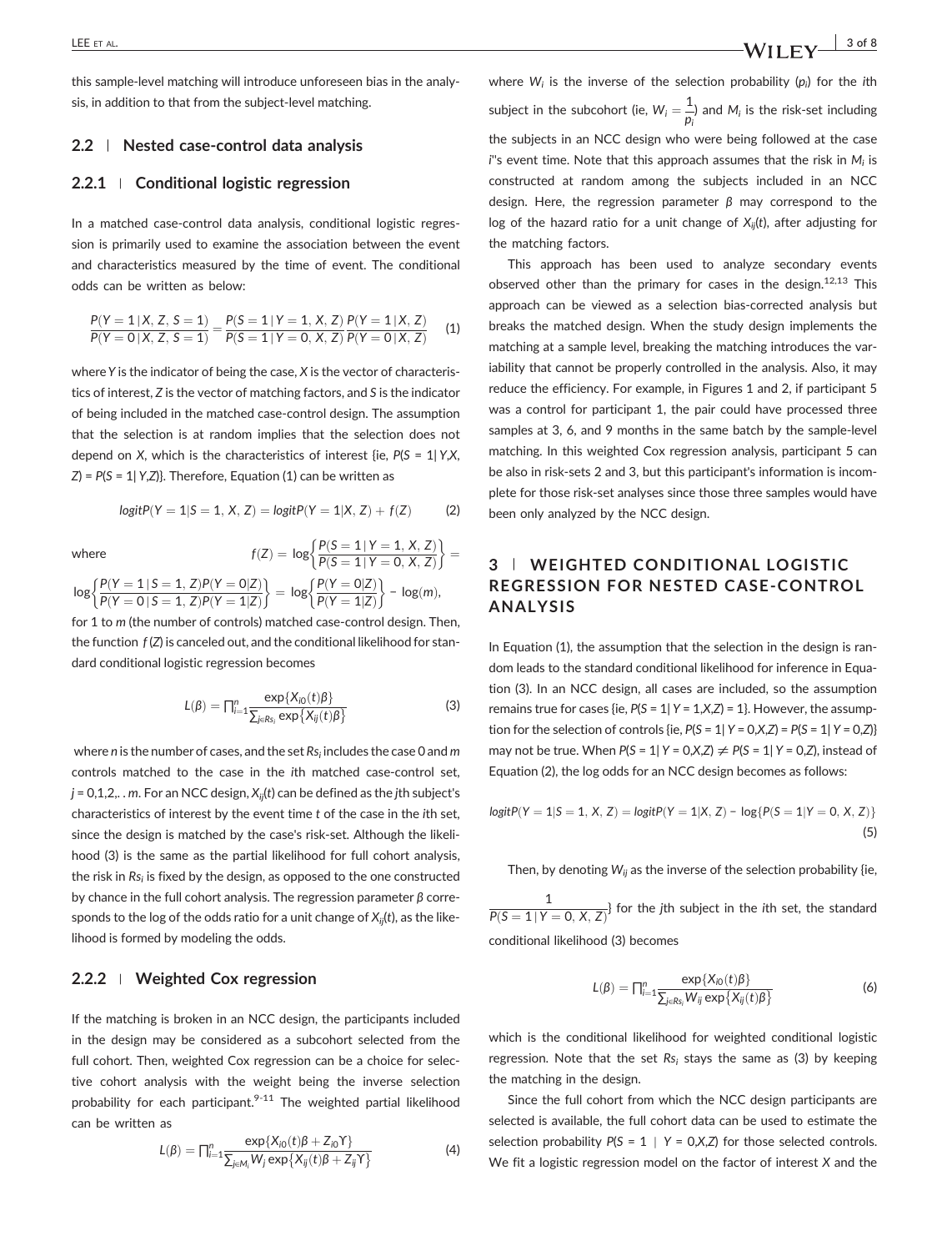matching factor *Z* for the estimation of the selection probability. If we have complete data on *X* and *Z*, the probability estimator is expected to be unbiased. However, *X* is most likely unavailable in the full cohort since an NCC design is utilized to avoid having to collect that in the full cohort. Also, as a part of *Z*, the risk-set matching for an NCC design needs to be translated to an individual level in the full cohort. Instead of *X* and the risk‐set matching, we use proxy variables that can explain the selection in an NCC design. Our motivation to consider  $P(S = 1 | Y = 0, X, Z) \neq P(S = 1 | Y = 0, Z)$  is when controls' sample availability is incorporated in the selection of controls for biomarker studies. Moreover, the size of risk‐set, which can directly affect the probability of control selection, is mostly determined by the duration of follow‐ up. Thus, we propose to use those factors related to the study compliance or duration of follow-up as the proxy variables.

This inverse selection probability weighting approach is also useful when the characteristics for event-free subjects using the data from an NCC design are of interest. When matching factors other than risk‐set were used in an NCC design, the characteristics in selected controls become similar to their cases, rather than those in event‐free participants in the cohort. Hence, the controls included in an NCC design cannot be directly used to make inference on event‐free population about the characteristics collected in an NCC design. In this context, this selection bias‐corrected approach can also help make the inference.

### **4** | **APPLICATION: TEDDY NESTED CASE‐CONTROL DESIGN**

TEDDY is a prospective cohort study across six participating clinical centres: the Pacific Northwest Diabetes Research Institute, Seattle, Washington; the Barbara Davis Center, Denver, Colorado; a combined Georgia/Florida site at the Medical College of Georgia, Augusta, Georgia and the University of Florida, Gainesville, Florida; University of Turku (Turku, Oulu, and Tampere, Finland); Lund University, Malmö, Sweden; and the Diabetes Research Institute, Munich, Germany.<sup>14,15</sup> TEDDY enrolled 8676 children before 4.5 months of age through newborn screening for high‐risk HLA‐DR‐DQ genotypes and will follow them up until 15 years of age to identify genetic and environmental triggers of type 1 diabetes (T1D). The protocol was approved by Institutional Review Boards at participating centres, and all participants provided written informed consent before participation in the study.

In order to perform analyses across various biomarkers, TEDDY set up two NCC designs: one for islet autoimmunity (IA, the prediabetic endpoint) and the other for T1D. At close of the cohort for the NCC design (ie, sampling time), the median follow‐up age was 40 months (first quartile = 25 and the third quartile = 60). Additional matching factors were having a first-degree relative with T1D (T1D family history), sex, and clinical centre located in the region where the participant was enrolled. TEDDY selected controls based on their sample availability in the six potential controls randomly selected from each risk-set.<sup>16</sup> This was not completely a selective selection, but the bias

could still affect the analysis. For example, if three controls were randomly selected, through 100 bootstrap samples, the odds ratio for a factor can be expected to be 1.89 with 95% confidence interval (1.87, 1.91). But if the factor was analyzed in the 1 to 3 TEDDY NCC design,<sup>8</sup> the odds ratio estimate is 1.96.

TEDDY recently investigated whether plasma 25(OH)D concentration (nmol/L) throughout childhood is associated with development of IA in the 1 to 3 TEDDY NCC design.<sup>8</sup> The childhood 25(OH)D concentration was defined as the average of 25(OH)D measured up to each case's event time. The authors analyzed 376 matched sets including 1041 controls with at least one measure of 25(OH)D prior to each case's event time, using standard conditional logistic regression. There was a total of 1375 participants: 376 participants developed IA and 999 participants who were IA-free at sampling time. We used these data to illustrate our proposed selection bias‐corrected analysis.

#### **4.1** | **Selection probability estimation**

Since cases are also potential controls until they develop the event of interest, the population for event‐free subjects (ie, *Y* = 0) includes cases by their event time, as well as event-free subjects by their censored time at the time of design. A logistic regression model was used to estimate the selection probability for being included as a control in the NCC design for IA. We considered the factors related to retention in TEDDY as proxy variables. Previously, TEDDY identified such factors as country where the participant was enrolled, sex, illness experienced during the first year, maternal age, father's study participation, maternal lifestyle behaviours, and accuracy of the mother's risk perception.17,18 Therefore, the logistic regression model considered the matching factors (T1D family history, child's sex, and clinical centre), the observed age (age of IA for IA cases and age of censoring at sampling for IA-free children), and those preidentified factors related to drop‐outs in TEDDY. The final model included the factors with *P* < 0.1 (shown in Table 1). As expected, the matching factors were significantly associated with the control selection, along with the observed age showing older children being more often included. Participants with characteristics associated with higher compliance were more likely to be included as controls (positive father's study participation, older maternal age, and more reported illnesses within the first year). The selection probability was estimated from the final logistic regression model fit.

#### **4.2** | **Computation**

For the selection bias‐corrected analyses, the inverse of the selection probability estimate was applied as a weight for the regression parameter estimation. Taking into account the variability of the selection probability estimation, the jackknife variance was calculated and an approximation of the 95% confidence interval was obtained. Without weighting, the standard likelihood analysis was applied to obtain the regression parameter estimate and 95% confidence interval.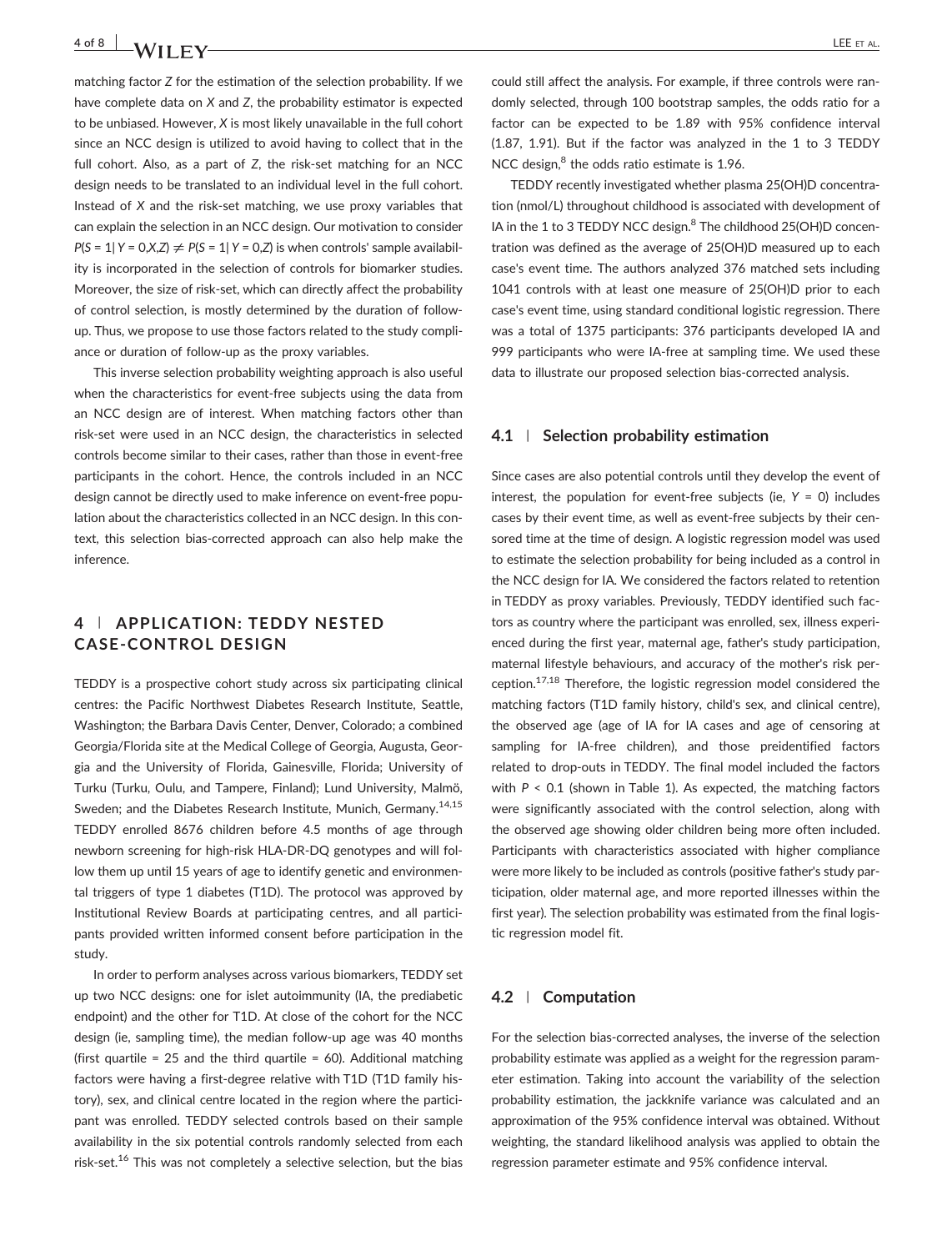|                                     | Odds                                                              |                                                           | 95% Confidence Interval                   |                                           |  |
|-------------------------------------|-------------------------------------------------------------------|-----------------------------------------------------------|-------------------------------------------|-------------------------------------------|--|
|                                     |                                                                   | Ratio                                                     | Lower                                     | Upper                                     |  |
| Observed age, mo                    |                                                                   | 1.027                                                     | 1.024                                     | 1.030                                     |  |
| Clinical centre                     | Colorado<br>Georgia<br>Washington<br>Finland<br>Germany<br>Sweden | 0.780<br>0.597<br>0.576<br>1.139<br>0.928<br>$\mathbf{1}$ | 0.637<br>0.462<br>0.457<br>0.966<br>0.714 | 0.954<br>0.771<br>0.725<br>1.344<br>1.207 |  |
| Sex                                 | Girls<br>Boys                                                     | 0.758<br>$\mathbf{1}$                                     | 0.668                                     | 0.861                                     |  |
| T1D family history                  | Yes<br><b>No</b>                                                  | 3.320<br>$\mathbf{1}$                                     | 2.793                                     | 3.946                                     |  |
| Father's participation              | Yes<br>No                                                         | 1.855<br>$\mathbf{1}$                                     | 1.166                                     | 2.952                                     |  |
| Maternal age, y                     | 1.018                                                             | 1.005                                                     | 1.031                                     |                                           |  |
| Number of illness in the first year |                                                                   | 1.016                                                     | 0.999                                     | 1.033                                     |  |

As an illustrative purpose, Cox regression was applied after adjusting for those additional matching factors, in order to examine the association between childhood 25(OH)D concentration and IA. The average of 25(OH)D was analyzed as a time‐varying covariate by calculating it in each risk‐set. Without a weighting, ignoring the NCC design, this produces a biased analysis since those subjects in the NCC design are handled as if they were the full TEDDY cohort. As shown in Table 2, the biased regression parameter estimate was −0.011 (95% confidence interval: −0.019, −0.003). The standard analysis using conditional logistic regression estimated the parameter −0.015 (−0.023, −0.007). Although this is supposed to be the best, it may be also biased due to the moderate selective control selection based on the sample availability in TEDDY. In applying weighted Cox regression adjusted for the matching factors, the parameter estimate became −0.013 (−0.026, 0.0004), with a slightly larger variation. When we applied the proposed weighted conditional likelihood, the estimate was −0.020 (−0.033, −0.007), showing a stronger negative effect size than the one using conditional logistic regression.

We also summarized the childhood 25(OH)D concentration by the case‐control status (Table 3). By the nature of the design, the data for controls are available only up to the time of event of the cases to whom they were matched. If a case was also included as a control for another case, breaking the matching implies that the data as a control from the case are excluded from the analysis. On the other hand, our approach that keeps the matching includes the data as a control from the case, by the assumption that the matched sets are independent of each other by the design. The mean childhood 25(OH)D concentration was 51.33 nmol/L (standard deviation of 16.82) in the cases and 54.63 nmol/L (16.77) in the controls, respectively. When the proposed weighting was applied, the weighted mean in the controls was 55.04 nmol/L (17.21).

#### **5** | **SIMULATIONS**

Based on the TEDDY data, a simulation study was conducted to assess the bias when a nonrandom control selection was ignored in an NCC design. The controls selected were determined by the 1 to 3 TEDDY NCC design. The prevalence model for IA given a covariate *X* was determined from the logistic regression model fit as *logitP*(*Y* = 1|  $Z^{a}$ ) = - 3.1533+ $g(Z^{a})$  in the TEDDY cohort. When  $Z^{a}$  denotes the matching factors other than the risk‐set, *g*(*Za* ) = − 0.0365 \* *Colorado* − 0.3430 \* *Georgia* − 0.4431 \* *Washington*+0.4103 \* *Finland* +0.0610 \* *Germany*+1.0339 \* *FDR* − 0.2423 \* *Girl* in the TEDDY design. All variables are indicators; for example, *FDR* = 1 if the child has a T1D family history as defined in TEDDY. We assumed the prevalence model for IA given a covariate *X* as

$$
logitP(Y = 1|X, Z^a) = \beta 0 + g(Z^a) + \beta^* X \tag{7}
$$

Based on the invariance property of the odds ratio, we assumed the covariate model for *X* as *logitP*(*X* = 1| *Y*,*Z<sup>a</sup>* ) = *g*(*Z<sup>a</sup>* )+*β* \* *Y*, resulting in

$$
P(X = 1|Y, Z^a) = 1/\{1 + \exp(-g(Z^a) - \beta^*Y)\}\
$$
 (8)

Assuming the control selection from event‐free subjects in the cohort also depended on  $X$  and  $Z^a$ , the selection model can be written

TABLE 2 Association between childhood 25(OH)D concentration (average by event time, nmol/L) and islet autoimmunity (IA) in the TEDDY 25(OH)D analysis

|                                    | <b>Selection</b> |                                   | Regression | 95% Confidence  |          |
|------------------------------------|------------------|-----------------------------------|------------|-----------------|----------|
|                                    | <b>Bias</b>      |                                   | Parameter  | <b>Interval</b> |          |
| Approach                           | Correction       | Likelihood                        | Estimate   | Lower           | Upper    |
| Keeping the matching <sup>a</sup>  | Without          | $\mathsf{Conditional}^\mathsf{c}$ | $-0.015$   | $-0.023$        | $-0.007$ |
|                                    | With             | Weighted conditional <sup>d</sup> | $-0.020$   | $-0.033$        | $-0.007$ |
| Breaking the matching <sup>b</sup> | Without          | Partial <sup>c</sup>              | $-0.011$   | $-0.019$        | $-0.003$ |
|                                    | <b>With</b>      | Weighted partial <sup>d</sup>     | $-0.013$   | $-0.026$        | 0.0004   |

<sup>a</sup>Conditional logistic regression was used. Childhood 25(OH)D concentration was calculated with the measures by the case's age of IA for each matched set.

<sup>b</sup>Cox regression adjusted for clinical centre, sex, and T1D family history was used. Childhood 25(OH)D concentration was calculated at each risk-set to be analyzed as a time‐dependent covariate.

<sup>c</sup>Likelihood variance estimation.

dJackknife variance estimation.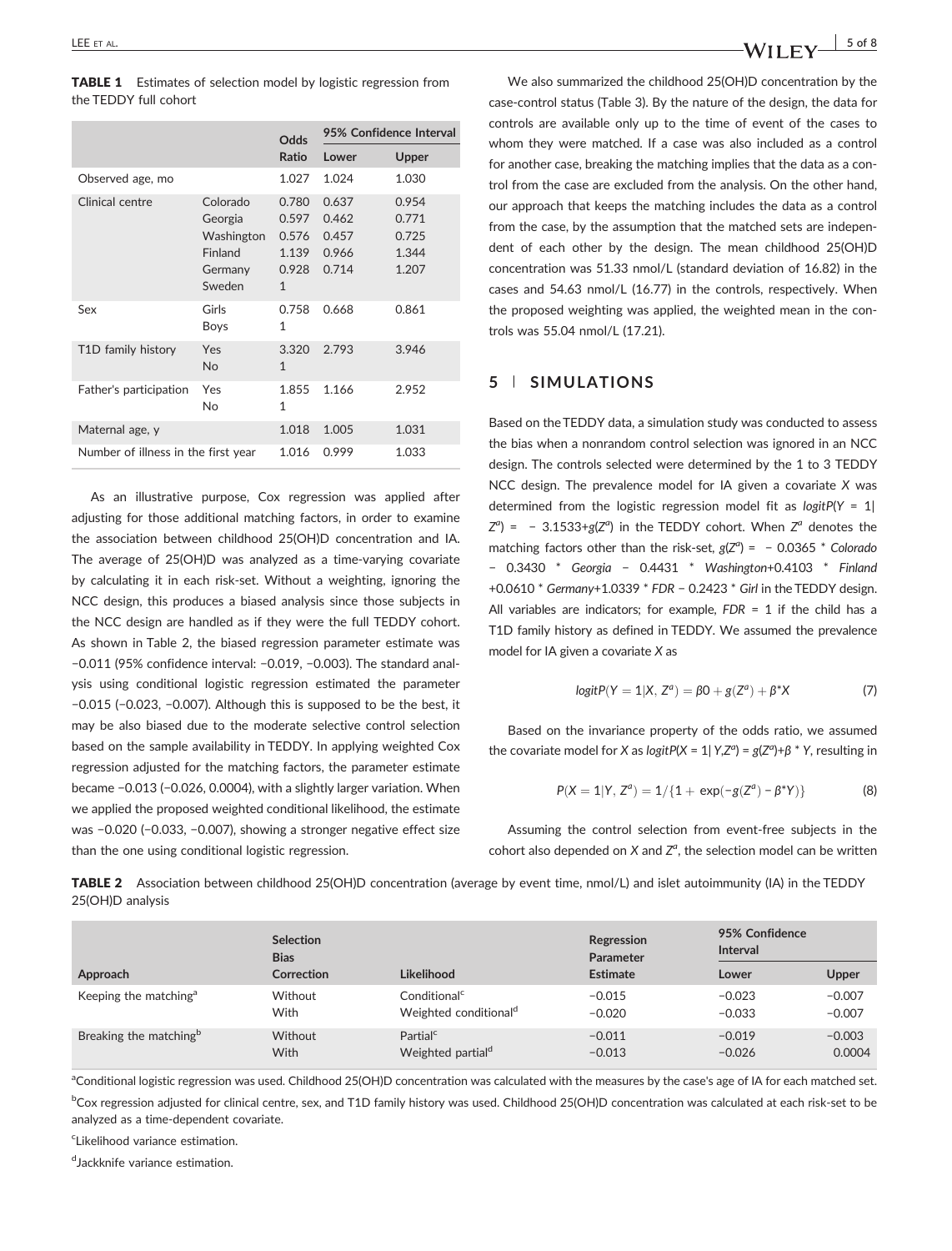#### TABLE 3 The mean 25(OH)D concentration (nmol/L) at the status of IA free in the TEDDY 25(OH)D analysis

|                                                |                              |                                                                                                                                       |     | Mean(Standard<br>Deviation)              |
|------------------------------------------------|------------------------------|---------------------------------------------------------------------------------------------------------------------------------------|-----|------------------------------------------|
|                                                |                              | Characteristics of                                                                                                                    | 376 | 51.33 (16.82)                            |
| Cases                                          | Selection bias<br>correction |                                                                                                                                       |     |                                          |
| Controls (keeping the matching)                | Without<br><b>With</b>       | Controls<br>Event-free subjects in the cohort                                                                                         |     | 1041 54.63 (16.77)<br>1041 55.04 (17.21) |
| Event-free subjects (breaking the<br>matching) | Without<br>With              | Selective event-free subjects at the time of the design<br>Event-free subjects at the time of the design, by the cases'<br>event time |     | 999 54.83 (16.74)<br>999 55.11 (17.24)   |

as *logitP*(*S* = 1| *Y* = 0,*Za* ,*X*) = *r*(*Z<sup>a</sup>* )+*α* \* *X*, where *r*(*Z<sup>a</sup>* ) is a linear function of *Za* and *α* is the selection parameter for the dependency between *S* and *X*. Then, we can assume  $logitP(X = 1 | Y = 0, Z^a, S) = s(Z^a) + \alpha * S$ , resulting in

$$
logitP(X = 1|Y = 0, Z^a, S = 1) - logitP(X = 1|Y = 0, Z^a, S = 0) = \alpha
$$
\n(9)

Using (8), we first generated *X* for the cases (*Y* = 1), given *β* (effect size). For event‐free subjects (*Y* = 0), using (8) and (9), *X* was generated for those selected as controls (*S* = 1) and those not selected in the cohort (*S* = 0), respectively, given *β* and *α*.

Based on the randomly generated *X* and the given factor *Z*, we estimated *P*(*S* = 1| *Y* = 0,*Z*,*X*) by fitting a logistic regression model and obtained the estimate of *β* using the standard conditional logistic regression ignoring the nonrandom selection, as well as the proposed conditional logistic regression weighted by the inverse selection probability. Then, the relative bias was obtained as the difference from the estimate of *β* by fitting the likelihood (6) in the simulated cohort. Two selection probabilities were considered for *Z*: (1) the matching factors other than risk-set (ie, Z<sup>a</sup>) and (2) in addition to (1), the proxy variables for the risk‐set matching, which are the observed age, father's study participation, maternal age, and illness within the first year. This process was repeated 100 times, and the mean and standard deviation of the relative bias are reported in Table 4.

Without the correction, the estimate of *β* tends to be greater than the true *β* (ie, positive relative biases). A stronger selection parameter showed greater bias when the nonrandom selection was ignored. With the correction, bias was reduced but still remained. We suspect that this is because the simulated biases were generated without reflecting the risk‐set matching when the controls selected were based on that. The bias reduction varied depending on the combination of effect size and selective parameter, but it was generally improved when the proxy variables for the risk‐set matching were considered in the selection probability estimation.

#### **6** | **DISCUSSION**

NCC studies are particularly advantageous for longitudinal biomarker studies as they can reduce the high cost and labour associated with collecting complete data in prospective cohort studies. The choice of

this design for biomarker studies is growing, not only because it requires a small selection of noncases but also because the design can be used with greater flexibility to match on longitudinal variables such as the sample availability/compliance. As the NCC studies become more popular and more flexibly designed, the importance of how well the choice of statistical tool fully respects the way the study is constructed will be vital to produce valid findings from the study.

A key aspect of an NCC design is the selection of a control to pair with a case at a specific time based on the case's event. The control is selected among the event‐free subjects at the specific time unique to each case (ie, the risk-set matching). The chance of the selection must be independent of when the subjects drop‐out of the study or later become a case themselves in the full cohort (ie, between risk-set independence). In practice, often a desire is to avoid selecting any controls that become eventually cases in the closed cohort at the time of the design. However, this modifies the risk‐sets and violates the between risk‐set independence. Then, the design becomes neither an NCC design nor a case‐control design, and no standard statistical methods for either design will produce valid analyses. If the implementation of an NCC design maintained the between risk‐set independence, the choice of analytical tool should be one of those methods conditioning on the matching. When the matching is ignored (ie, broken), no statistical modelling will be sufficient to remove the bias given the complexity of longitudinal matching nested within the subject level of matching. For this reason, breaking the matching should be the last choice in the NCC data analysis.

In this paper, we considered when controls were selectively chosen within a risk-set, in order to avoid selecting controls without necessary data for the implementation of an NCC design. We proposed an inverse probability weighting within the matching strata and analyzed the NCC data with weighted conditional logistic regression. Although weighted Cox regression has been available for nonrandom NCC design, this technique requires the matching to be broken and considers those included in the design as a subcohort. This application fails to support the choice of an NCC design to begin with. In order to estimate the selection probability of controls, we used a logistic regression model with the factors related to drop‐out and compliance.

We illustrated our approach using the TEDDY data analysis. However, the TEDDY NCC design was not completely selective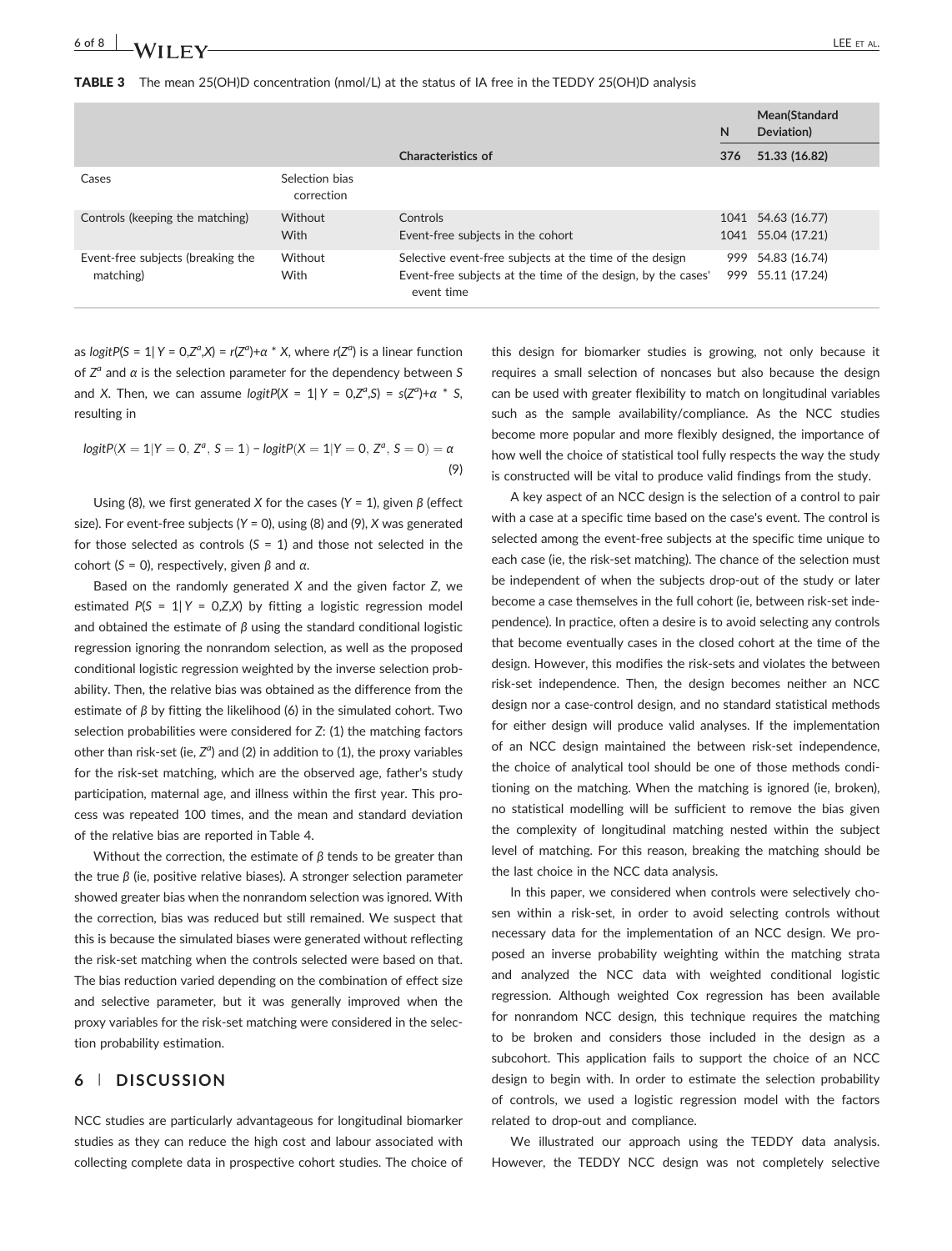|                          |                              | <b>Conditional Logistic Regression</b>                          |                                                                                           |                                                                                                                                                           |  |
|--------------------------|------------------------------|-----------------------------------------------------------------|-------------------------------------------------------------------------------------------|-----------------------------------------------------------------------------------------------------------------------------------------------------------|--|
|                          |                              |                                                                 | <b>With Selection Bias Correction</b>                                                     |                                                                                                                                                           |  |
| True Effect Size $\beta$ | Selection Parameter $\alpha$ | <b>Without</b><br><b>Selection</b><br><b>Bias</b><br>Correction | <b>Selection Probability Estimation</b><br>on the Matching Factors Other<br>than Risk-Set | Selection Probability Estimation on the<br>Matching Factors Other than Risk-set +<br><b>TEDDY Compliance Factors Including the</b><br><b>Observed Age</b> |  |
| $-2.0$                   | $-1.25$                      | 0.972(0.065)                                                    | $-0.200(0.054)$                                                                           | $-0.174(0.065)$                                                                                                                                           |  |
|                          | $-0.75$                      | 0.592(0.069)                                                    | $-0.360(0.071)$                                                                           | $-0.351(0.079)$                                                                                                                                           |  |
| $-1.5$                   | $-1.25$                      | 0.984(0.061)                                                    | $-0.075(0.048)$                                                                           | $-0.038(0.063)$                                                                                                                                           |  |
|                          | $-0.75$                      | 0.596(0.059)                                                    | $-0.224(0.058)$                                                                           | $-0.213(0.067)$                                                                                                                                           |  |
| $-1.0$                   | $-1.25$                      | 0.995(0.061)                                                    | 0.083(0.055)                                                                              | 0.135(0.071)                                                                                                                                              |  |
|                          | $-0.75$                      | 0.602(0.056)                                                    | $-0.080(0.050)$                                                                           | $-0.059(0.062)$                                                                                                                                           |  |
| $-0.02$                  | $-1.25$                      | 1.012 (0.070)                                                   | 0.663(0.150)                                                                              | 0.726(0.148)                                                                                                                                              |  |
|                          | $-0.75$                      | 0.608(0.061)                                                    | 0.295(0.074)                                                                              | 0.342(0.084)                                                                                                                                              |  |

since six potential controls were randomly selected first, from which three were selected based on availability of samples. Therefore, the difference we presented between with and without weighting in the conditional logistic regression analysis may not be greater than that if the design was completely selective. In our simulation study, we kept the status of TEDDY case-control and considered two types of selection probability estimation with and without proxy variables for the risk‐set matching. We showed the bias in the analysis without weighting and the bias reduction in weighted conditional logistic regression with both types of weighting. The weighting that considered those factors for the risk‐set matching performed better in general but still failed to remove the bias completely. It is likely because the simulated biases did not reflect the risk‐set matching when the TEDDY control status was used. Nevertheless, performance may be improved with better estimates of the selection in a future study.

#### **ACKNOWLEDGEMENTS**

A complete list of the members of the TEDDY Study Group can be found in the online supplemental appendix.

The TEDDY Study is funded by U01 DK63829, U01 DK63861, U01 DK63821, U01 DK63865, U01 DK63863, U01 DK63836, U01 DK63790, UC4 DK63829, UC4 DK63861, UC4 DK63821, UC4 DK63865, UC4 DK63863, UC4 DK63836, UC4 DK95300, UC4 DK100238, UC4 DK106955, UC4 DK112243, UC4 DK117483, and Contract No. HHSN267200700014C from the National Institute of Diabetes and Digestive and Kidney Diseases (NIDDK), National Institute of Allergy and Infectious Diseases (NIAID), National Institute of Child Health and Human Development (NICHD), National Institute of Environmental Health Sciences (NIEHS), Centers for Disease Control and Prevention (CDC), and JDRF. This work supported in part by the NIH/NCATS Clinical and Translational Science Awards to the University of Florida (UL1 TR000064) and the University of Colorado (UL1 TR001082).

#### **CONFLICT OF INTEREST**

No other potential conflicts of interest relevant to this article were reported.

#### **AUTHOR CONTRIBUTIONS**

HL and JPK conceptualized the study. HL performed statistical analysis and wrote the manuscript. JPK and KFL acquired data, reviewed, and contributed to discussion. All authors approved the final version of the manuscript.

#### **ORCID**

*Hye‐Seung Lee* <https://orcid.org/0000-0002-5194-7101> *Kristian F. Lynch* <https://orcid.org/0000-0002-4310-4163> *Jeffrey P. Krischer* <https://orcid.org/0000-0003-4526-888X>

#### **REFERENCES**

- 1. Thomas D. Addendum to 'Methods of cohort analysis: Appraisal by application to asbestos mining'. In: Liddell, FDK.; McDonald, JC.; Thomas, DC., editors. *J R Stat Soc*. 1977;140:469‐491.
- 2. Wacholder J. Practical considerations in choosing between the case‐ cohort and NCC designs. *Epidemiology*. 1991;2(2):155‐158.
- 3. Baker SG. Improving the biomarker pipeline to develop and evaluate cancer screening tests. *J Natl Cancer Inst*. 2009;101(16):1116‐1119. Epub 2009/07/04
- 4. Rundle A, Ahsan H, Vineis P. Better cancer biomarker discovery through better study design. *Eur J Clin Invest*. 2012;42(12):1350‐1359.
- 5. Rundle AG, Vineis P, Ahsan H. Design options for molecular epidemiology research within cohort studies. *Cancer Epidemiol Biomarkers Prev*. 2005;14(8):1899‐1907. Epub 2005/08/17
- 6. Rothman K. *Modern Epidemiology*. Boston: Little, Brown and Company; 1986.
- 7. Lin I‐F, Paik MC. Matched case‐control data analysis with selection bias. *Biometrics*. 2001;57(4):1106‐1112.
- 8. Norris J, Lee H‐S, Frederiksen B, et al. Plasma 25‐hydroxyvitamin D concentration and risk of islet autoimmunity. *Diabetes*. 2017 Oct 23;67(1):146‐154 pii: db170802. [https://doi.org/10.2337/db17](https://doi.org/10.2337/db17-0802)‐0802 [Epub ahead of print]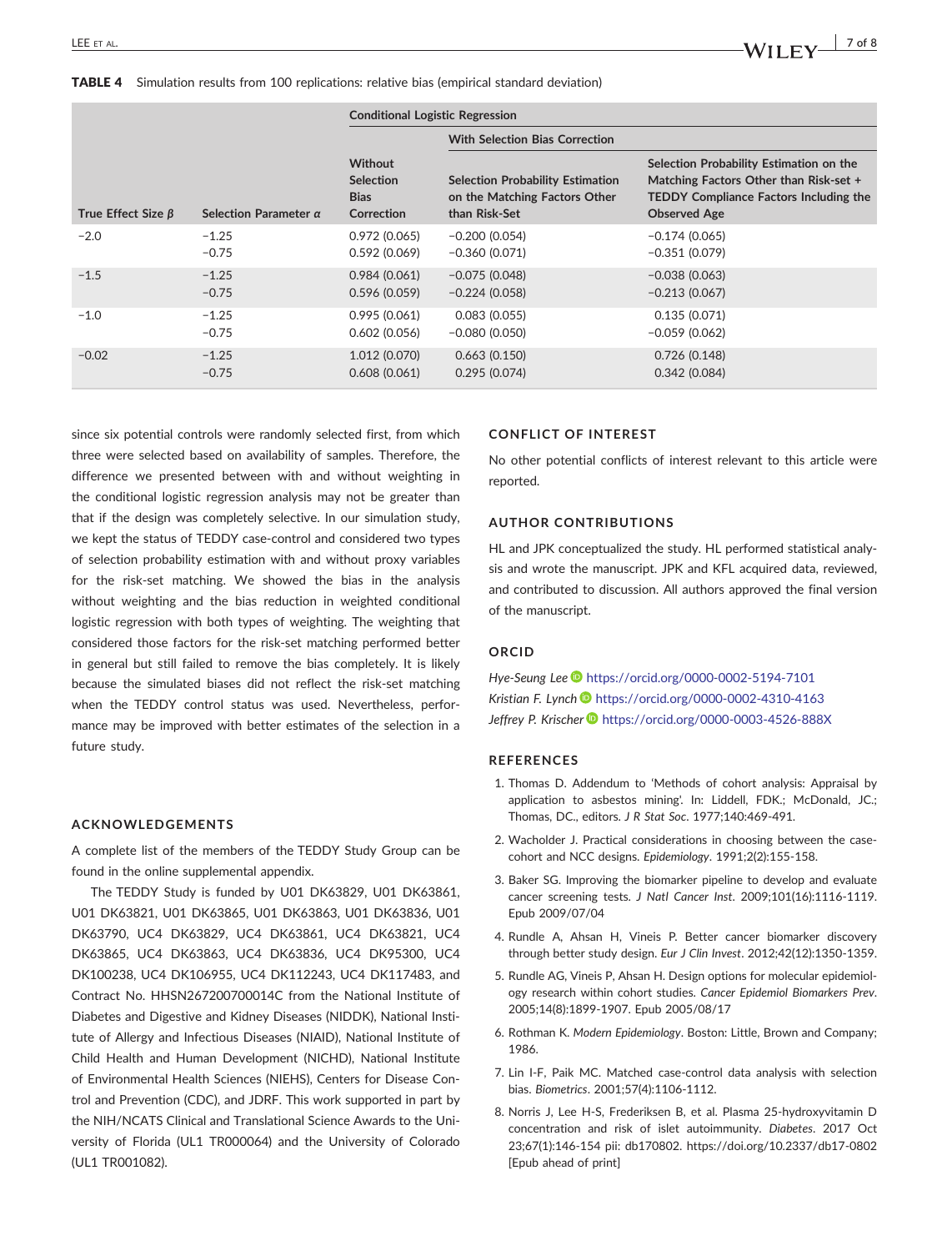## **8 of 8** LEE ET AL.

- 9. Samuelsen SO. A pseudo-likelihood approach to analysis of nested case‐control studies. *Biometrika*. 1997;84(2):379‐394.
- 10. Stoer NC, Samuelsen SO. Inverse probability weighting in nested case‐control studies with additional matching—a simulation study. *Stat Med*. 2013;32(30):5328‐5339.
- 11. Chen K. Generalized case‐cohort estimation. *J R Stat Soc Ser B*. 2001;63(4):791‐809.
- 12. Borgan O, Keogh R. Nested case‐control studies: should one break the matching? *Lifetime Data Anal*. 2015;21(4):517‐541.
- 13. Kim RS, Kaplan RC. Analysis of secondary outcomes in nested case‐control designs. *Stat Med*. 2014;33(24):4215‐4226.
- 14. TEDDY Study Group. The Environmental Determinants of Diabetes in the Young (TEDDY) study: study design. *Pediatr Diabetes*. 2007;8(5):286‐298.
- 15. TEDDY Study Group. The Environmental Determinants of Diabetes in the Young (TEDDY) study. *Ann N Y Acad Sci*. 2008;1150:1‐13.
- 16. Lee H‐S, Burkhardt BR, McLeod W, et al. and the TEDDY study group. Biomarker discovery study design for type 1 diabetes in The Environmental Determinants of Diabetes in the Young (TEDDY) study. *Diabetes Metab Res Rev*. 2014;30(5):424‐434.
- 17. Johnson SB, Lee H‐S, Baxter J, Lernmark B, Roth R. Simell T for the TEDDY study group. The Environmental Determinants of Diabetes in

the Young (TEDDY) study: predictors of early study withdrawal among participants with no family history of type 1 diabetes. *Pediatr Diabetes*. 2011;12(3):165‐171.

18. Johnson SB, Lynch KF, Baxter J, et al. Predicting later study withdrawal in participants active in a longitudinal birth cohort study for 1 year: The TEDDY study. *J Pediatr Psychol*. 2016;41(3):373‐383.

#### **SUPPORTING INFORMATION**

Additional supporting information may be found online in the Supporting Information section at the end of the article.

**How to cite this article:** Lee H‐S, Lynch KF, Krischer JP, the TEDDY Study Group. Nested case‐control data analysis using weighted conditional logistic regression in The Environmental Determinants of Diabetes in the Young (TEDDY) study: A novel approach. *Diabetes Metab Res Rev*. 2019;e3204. [https://doi.](https://doi.org/10.1002/dmrr.3204) [org/10.1002/dmrr.3204](https://doi.org/10.1002/dmrr.3204)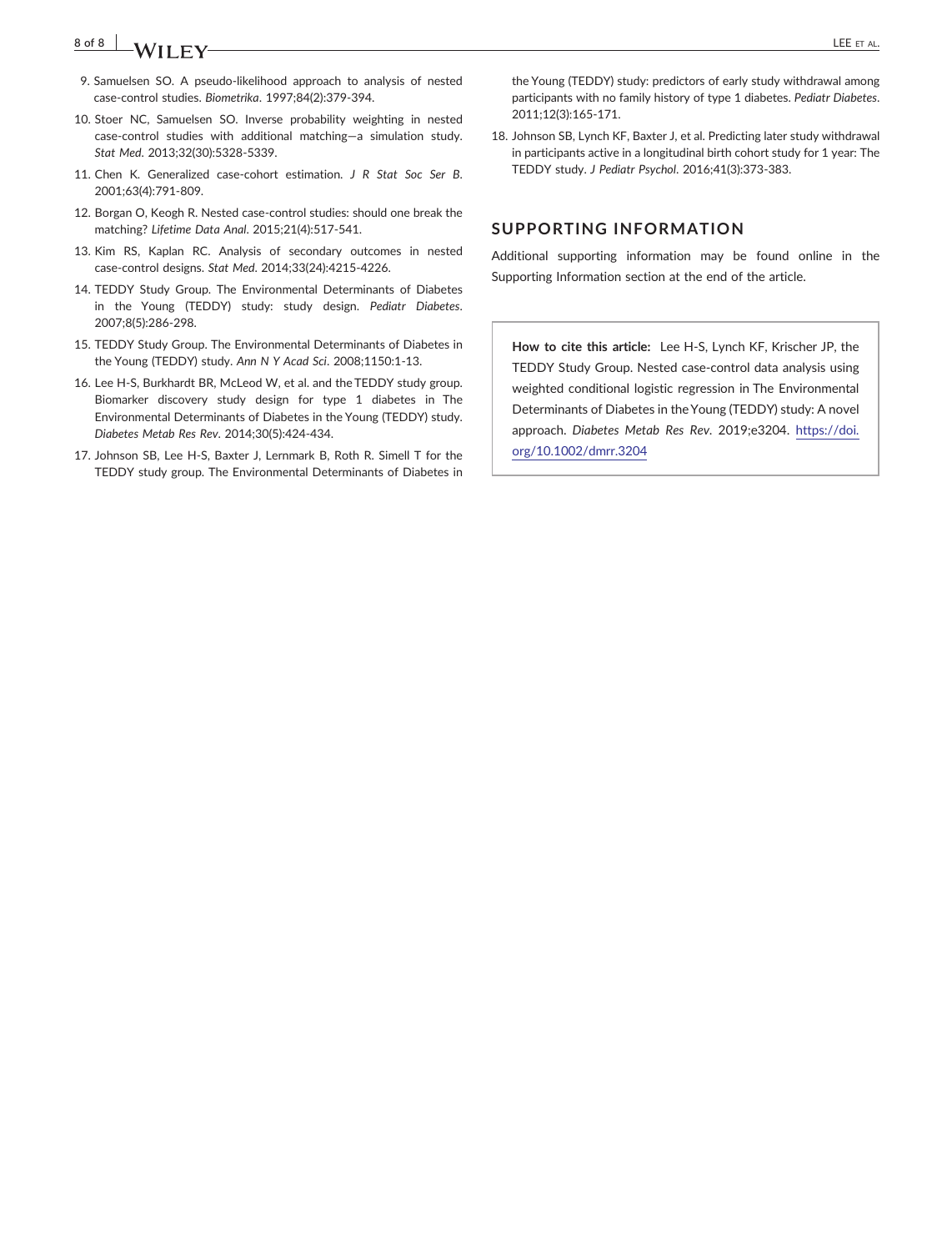### **The TEDDY Study Group**

Colorado Clinical Center: Marian Rewers, M.D., Ph.D., PI<sup>1,4,5,6,10,11</sup>, Kimberly Bautista<sup>12</sup>, Judith Baxter<sup>9,12,15</sup>, Daniel Felipe-Morales, Kimberly Driscoll, Ph.D.<sup>9</sup>, Brigitte I. Frohnert, M.D.<sup>2,14</sup>, Marisa Gallant, M.D.<sup>13</sup>, Patricia Gesualdo<sup>2,6,12,14,15</sup>, Michelle Hoffman<sup>12,13,14</sup>, Rachel Karban<sup>12</sup>, Edwin Liu, M.D.<sup>13</sup>, Jill Norris, Ph.D.<sup>2,3,12</sup>, Andrea Steck, M.D.<sup>3,14</sup>, Kathleen Waugh<sup>6,7,12,15</sup>. University of Colorado, Anschutz Medical Campus, Barbara Davis Center for Childhood Diabetes.

Finland Clinical Center: Jorma Toppari, M.D., Ph.D., PI<sup>\{2\ti}{1,4,11,14}</sup>, Olli G. Simell, M.D., Ph.D., Annika Adamsson, Ph.D.<sup>^12</sup>, Suvi Ahonen<sup>\*±§</sup>, Mari Åkerlund<sup>\*±§</sup>, Anne Hekkala, M.D.<sup>µ¤</sup>, Henna Holappa<sup>µ¤</sup>, Heikki Hyöty, M.D., Ph.D.<sup>\*±6</sup>, Anni Ikonen<sup>µ¤</sup>, Jorma Ilonen, M.D., Ph.D.<sup>¥¶3</sup>, Sinikka Jäminki\*<sup>±</sup>, Sanna Jokipuu<sup>^12</sup>, Leena Karlsson<sup>^</sup>, Miia Kähönen<sup>µ¤12,14</sup>, Mikael Knip, M.D., Ph.D.<sup>\*±5</sup>, Minna-Liisa Koivikko<sup>µ¤</sup>, Mirva Koreasalo<sup>\*±§2</sup>, Kalle Kurppa, M.D., Ph.D.<sup>\*±13</sup>, Jarita Kytölä\*<sup>±</sup>, Tiina Latva-aho<sup>µ¤</sup>, Katri Lindfors, Ph.D.\*<sup>13</sup>, Maria Lönnrot, M.D., Ph.D.\*<sup>±6</sup>, Elina Mäntymäki^, Markus Mattila\*, Katja Multasuo<sup>µ¤</sup>, Teija Mykkänen<sup>µ¤</sup>, Tiina Niininen<sup>±∗12</sup>, Sari Niinistö<sup>±§2</sup>, Mia Nyblom<sup>\*±</sup>, Sami Oikarinen, Ph.D.\*<sup>±</sup>, Paula Ollikainen<sup>µ¤</sup>, Sirpa Pohjola <sup>µ¤</sup>, Petra Rajala<sup>^</sup>, Jenna Rautanen<sup>±§</sup>, Anne Riikonen<sup>\*±§</sup>, Minna Romo^, Suvi Ruohonen^, Satu Simell, M.D., Ph.D.<sup>¥13</sup>, Maija Sjöberg<sup>¥^12</sup>, Aino Stenius<sup>µ¤12</sup>, Päivi Tossavainen, M.D.<sup>µ¤</sup>, Mari Vähä-Mäkilä<sup>^</sup>, Sini Vainionpää<sup>^12</sup>, Eeva Varjonen<sup>¥^12</sup>, Riitta Veijola, M.D., Ph.D.<sup>µ¤14</sup>, Irene Viinikangas<sup>µ¤</sup>, Suvi M. Virtanen, M.D., Ph.D.\*<sup>±§2</sup>. <sup>¥</sup>University of Turku, \*University of Tampere, <sup>µ</sup>University of Oulu, ^Turku University Hospital, Hospital District of Southwest Finland, <sup>±</sup>Tampere University Hospital, <sup>¤</sup>Oulu University Hospital, §National Institute for Health and Welfare, Finland, ¶ University of Kuopio.

Georgia/Florida Clinical Center: Jin-Xiong She, Ph.D., PI<sup>1,3,4,11</sup>, Desmond Schatz, M.D.\*<sup>4,5,7,8</sup>, Diane Hopkins<sup>12</sup>, Leigh Steed<sup>12,13,14,15</sup>, Jennifer Bryant<sup>12</sup>, Katherine Silvis<sup>2</sup>, Michael Haller, M.D.<sup>\*14</sup>, Melissa Gardiner<sup>12</sup>, Richard McIndoe, Ph.D., Ashok Sharma, Stephen W. Anderson, M.D.^, Laura Jacobsen, M.D.\*<sup>14</sup>, John Marks, DHSc.\*<sup>14</sup>, P.D. Towe\*. Center for Biotechnology and Genomic Medicine, Augusta University. \*University of Florida, ^ Pediatric Endocrine Associates, Atlanta.

Germany Clinical Center: Anette G. Ziegler, M.D., PI<sup>1,3,4,11</sup>, Ezio Bonifacio Ph.D.<sup>\*5</sup>, Miryam D'Angelo, Anita Gavrisan, Cigdem Gezginci, Anja Heublein, Verena Hoffmann, Ph.D.<sup>2</sup>, Sandra Hummel, Ph.D.<sup>2</sup>, Andrea Keimer<sup>¥2</sup>, Annette Knopff<sup>7</sup>, Charlotte Koch, Sibylle Koletzko, M.D.<sup>¶13</sup>, Claudia Ramminger<sup>12</sup>, Roswith Roth, Ph.D.<sup>9</sup>, Marlon Scholz, Joanna Stock<sup>9,12,14</sup>, Katharina Warncke, M.D.<sup>14</sup>, Lorena Wendel, Christiane Winkler, Ph.D.<sup>2,12,15</sup>. Forschergruppe Diabetes e.V. and Institute of Diabetes Research, Helmholtz Zentrum München, Forschergruppe Diabetes, and Klinikum rechts der Isar, Technische Universität München. \*Center for Regenerative Therapies, TU Dresden, ¶ Dr. von Hauner Children's Hospital, Department of Gastroenterology, Ludwig Maximillians University Munich, <sup>¥</sup>University of Bonn, Department of Nutritional Epidemiology.

Sweden Clinical Center: Åke Lernmark, Ph.D., PI<sup>1,3,4,5,6,8,10,11,15</sup>, Daniel Agardh, M.D., Ph.D.<sup>6,13</sup>, Carin Andrén Aronsson, Ph.D.<sup>2,12,13</sup>, Maria Ask, Jenny Bremer, Corrado Cilio, Ph.D., M.D.5,6, Emelie Ericson-Hallström, Annika Fors, Lina Fransson, Thomas Gard, Rasmus Bennet, Monika Hansen, Susanne Hyberg, Hanna Jisser, Fredrik Johansen, Berglind Jonsdottir, M.D.,